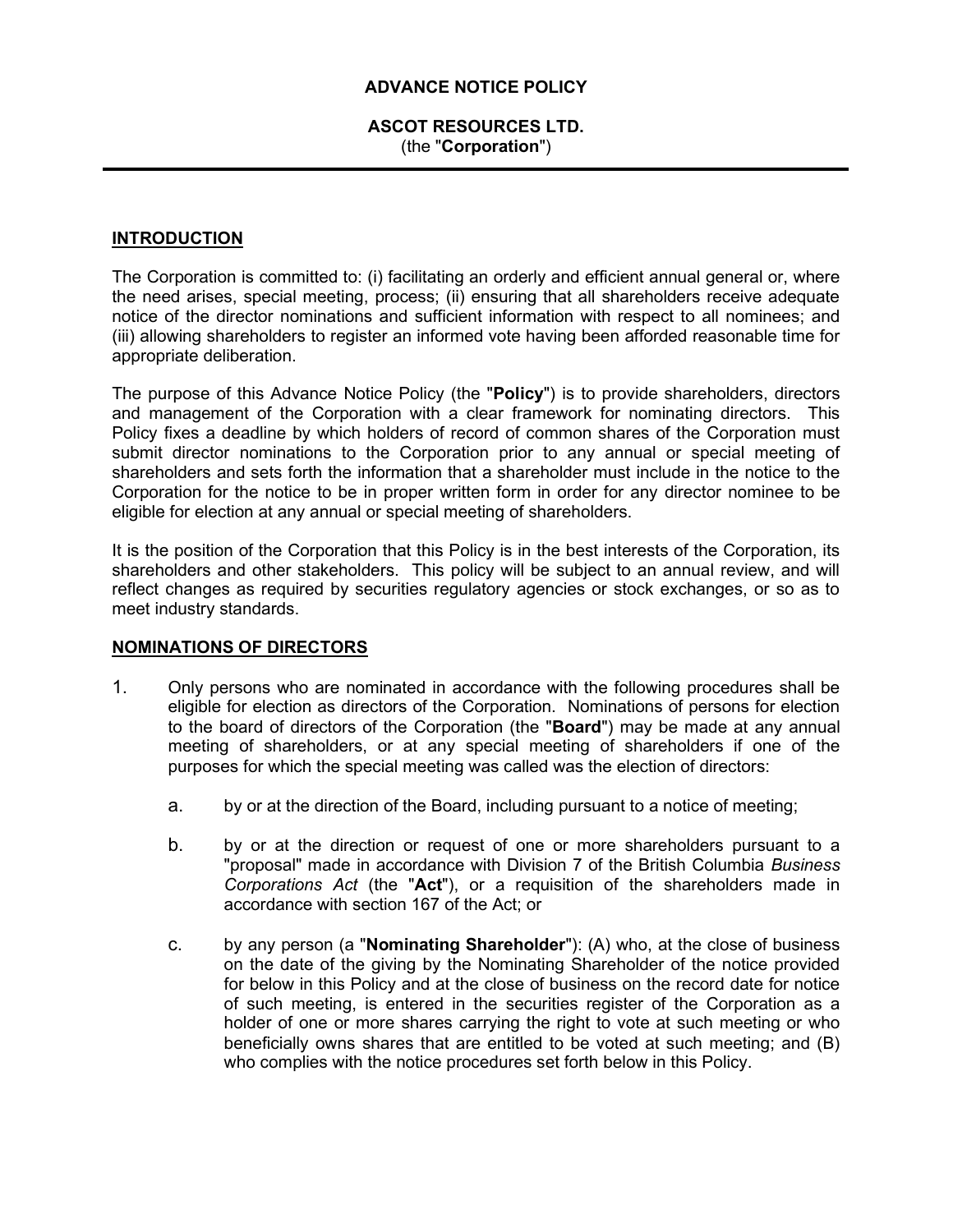- 2. In addition to any other requirements under applicable laws, for a nomination to be made by a Nominating Shareholder, the Nominating Shareholder must have given notice thereof that is both timely (in accordance with paragraph 3 below) and in proper written form (in accordance with paragraph 4 below) to the Secretary of the Corporation at the principal executive offices of the Corporation.
- 3. To be timely, a Nominating Shareholder's notice to the Secretary of the Corporation must be made:
	- a. in the case of an annual meeting of shareholders, not less than 30 days prior to the date of the annual meeting of shareholders; provided, however, that in the event that the annual meeting of shareholders is to be held on a date that is less than 50 days after the date (the "Notice Date") on which the first public announcement of the date of the annual meeting was made, notice by the Nominating Shareholder may be made not later than the close of business on the tenth (10th) day following the Notice Date;
	- b. in the case of a special meeting (which is not also an annual meeting) of shareholders called for the purpose of electing directors (whether or not called for other purposes), not later than the close of business on the fifteenth (15th) day following the day on which the first public announcement of the date of the special meeting of shareholders was made; and
	- c. in the case of an annual meeting (including an annual and special meeting) of shareholders or a special meeting of shareholders called for the purpose of electing directors (whether or not also called for other purposes) where notice-andaccess is used for delivery of proxy related materials, not less than 40 days prior to the date of the meeting (but in any event, not prior to the Notice Date of the annual meeting); provided, however, that in the event that the annual meeting where notice-and- access is used is to be held on a date that is less than 50 days after the Notice Date of the annual meeting, notice by the Nominating Shareholder shall be made, in the case of an annual meeting of shareholders, not later than the close of business on the tenth  $(10<sup>th</sup>)$  day following the Notice Date of the annual meeting and, in the case of a special meeting of shareholders, not later than the close of business on the fifteenth  $(15<sup>th</sup>)$  day following the day on which the first public announcement of the date of the special meeting of shareholders was made.
- 4. To be in proper written form, a Nominating Shareholder's notice to the Secretary of the Corporation must set forth:
	- a. as to each person whom the Nominating Shareholder proposes to nominate for election as a director: (A) the name, province or state and country of residence of the person; (B) the principal occupation, business or employment of the person; (C) the number of securities of each class of voting securities beneficially owned, or controlled or directed, directly or indirectly, by the person as of the record date for the meeting of shareholders (if such date shall then have been made publicly available and shall have occurred) and as of the date of such notice; and (E) any other information relating to the person that would be required to be disclosed in a dissident's proxy circular in connection with solicitations of proxies for election of directors pursuant to the Act and Applicable Securities Laws (as defined below); and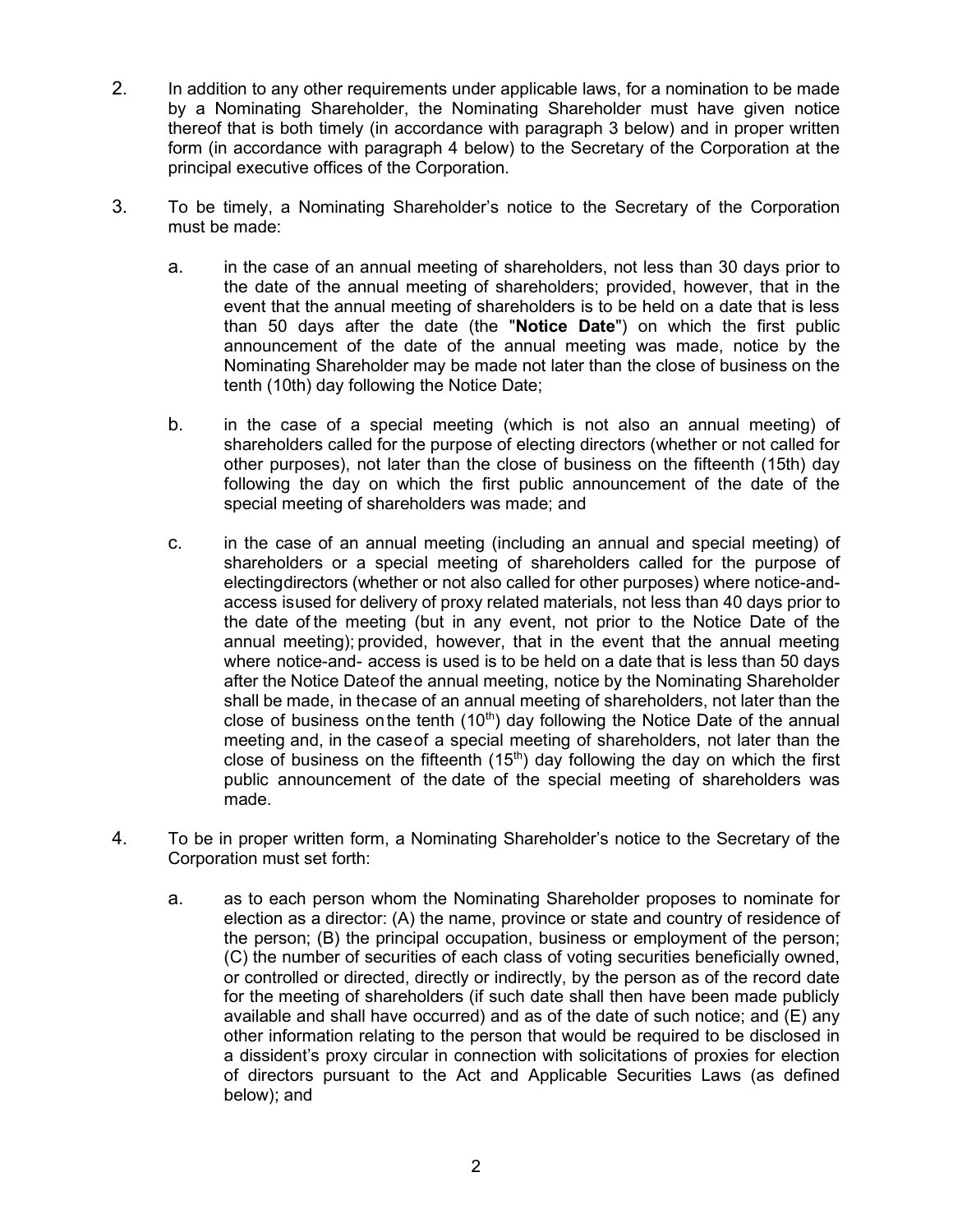b. as to the Nominating Shareholder giving the notice, full particulars regarding any proxy, contract, agreement, arrangement or understanding pursuant to which such Nominating Shareholder has a right to vote or direct the voting of any shares of the Corporation and any other information relating to such Nominating Shareholder that would be required to be made in a dissident's proxy circular in connection with solicitations of proxies for election of directors pursuant to the Act and Applicable Securities Laws (as defined below).

The Corporation may require any proposed nominee to furnish such other information as may be required by the Act and Applicable Securities Laws to determine the eligibility of such proposed nominee to serve as an independent director of the Corporation.

- 5. No person shall be eligible for election as a director of the Corporation unless nominated in accordance with the provisions of this Policy; provided, however, that nothing in this Policy shall be deemed to preclude discussion by a shareholder (as distinct from the nomination of directors) at a meeting of shareholders of any matter that is properly before such meeting pursuant to the provisions of the Act or the discretion of the Chairman. The Chairman of the meeting shall have the power and duty to determine whether a nomination was made in accordance with the procedures set forth in the foregoing provisions and, if any proposed nomination is not in compliance with such foregoing provisions, to declare that such defective nomination shall be disregarded.
- 6. For purposes of this Policy:
	- a. "public announcement" shall mean disclosure in a press release reported by a national news service in Canada, or in a document publicly filed by the Corporation under its profile on the System of Electronic Document Analysis and Retrieval at www.sedar.com; and
	- b. "Applicable Securities Laws" means the applicable securities legislation of each relevant province and territory of Canada, as amended from time to time, the rules, regulations and forms made or promulgated under any such statute and the published national instruments, multilateral instruments, policies, bulletins and notices of the securities commission and similar regulatory authority of each province and territory of Canada.
- 7. Notwithstanding any other provision of this Policy, notice given to the Secretary of the Corporation pursuant to this Policy may only be given by personal delivery, facsimile transmission or by email (at such email address as may be stipulated from time to time by the Secretary of the Corporation for purposes of this notice), and shall be deemed to have been given and made only at the time it is served by personal delivery to the Secretary at the address of the principal executive offices of the Corporation, email (at the address as aforesaid) or sent by facsimile transmission (provided that receipt of confirmation of such transmission has been received); provided that if such delivery or electronic communication is made on a day which is a not a business day or later than 5:00 p.m. (Vancouver time) on a day which is a business day, then such delivery or electronic communication shall be deemed to have been made on the next following day that is a business day.
- 8. Notwithstanding the foregoing, the Board may, in its sole discretion, waive any requirement in this Policy.